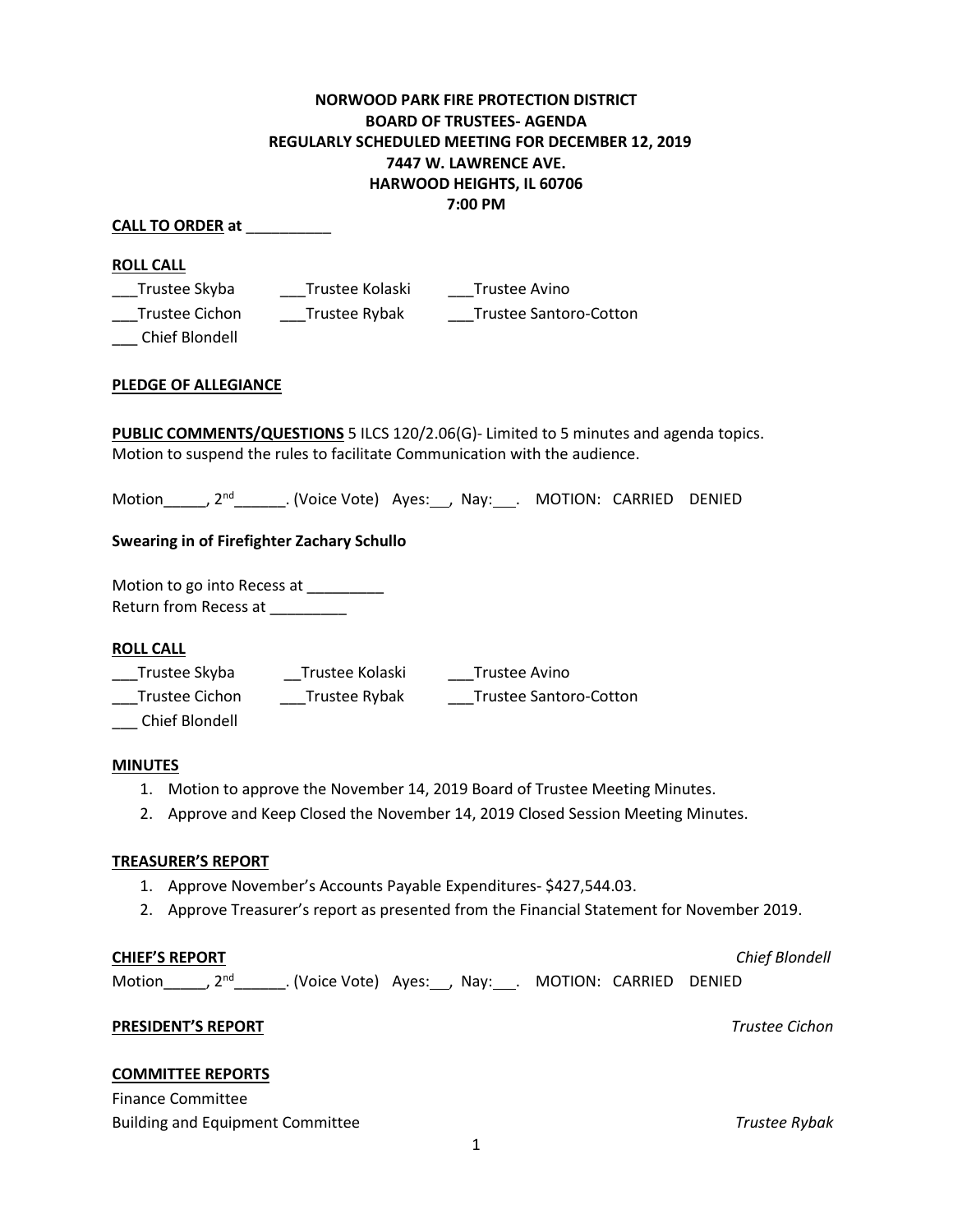Policy & Strategic Planning Committee *Trustee Kolaski* Community Relations Committee *Trustee Avino* 

### **OLD BUSINESS**

*Review, discuss, and/or take action on matters relative on the following:*

#### **NEW BUSINESS**

*Review, discuss, and/or take action on matters relative on the following:*

- 1. Motion to adopt and approve Ordinance #19-7, an Ordinance adopting a Fire Prevention Code Prescribing Regulations Governing Conditions Hazardous to Life and Property from Fire or Explosions and Establishing a Bureau of Fire Prevention and Providing Officers Therefore and Defining their Powers and Duties.
- 2. Motion to approve the Intergovernmental Fire Code Agreement between the Village of Harwood Heights and the Norwood Park Fire Protection District.
- 3. Motion to approve the Intergovernmental Fire Code Agreement between the Village of Norridge and the Norwood Park Fire Protection District.
- 4. Motion to approve the Norwood Park Fire Protection District Board of Trustee meeting dates for 2020.
- 5. Motion to approve the Liability Insurance renewal with Corkill Insurance, effective January 1, 2020 through January 1, 2021, at an annual cost of \$39,979.00.
- 6. Motion to appoint Deputy Chief Erlewein, Administrative Assistant Cyndi Stec, and Fire Marshal Leigh Unger as the Norwood Park Fire Protection District Freedom of Information Officers.
- 7. Motion to approve the payment of \$2,778.95 to Broadview Fire Department for Firefighter Candidate Schullo's fire gear.

#### *Consent Agenda*

8. Motion to approve the consent agenda and ratify the following purchases:

-Minutes of the Building and Equipment Committee dated 11-14-19.

**-ROC's Plumbing-** in the amount of \$1,225.00 for lg bathroom & shower floor drain back up. **-Chase Card Services** - in the amount of \$1,987.38 for speakers, stands, Triton classes for D/C Erlewein, training videos from Fire Engineering.

 **-Emergency Vehicle Services (EVS)**- in the amount of \$16,503.61 for #104 repairs: hydraulic lines, transmission, power steering, fluids, filters.

**-INSPE Associates**- in the amount of \$2,340.00 for No. Number 2831 Re: medical evaluation